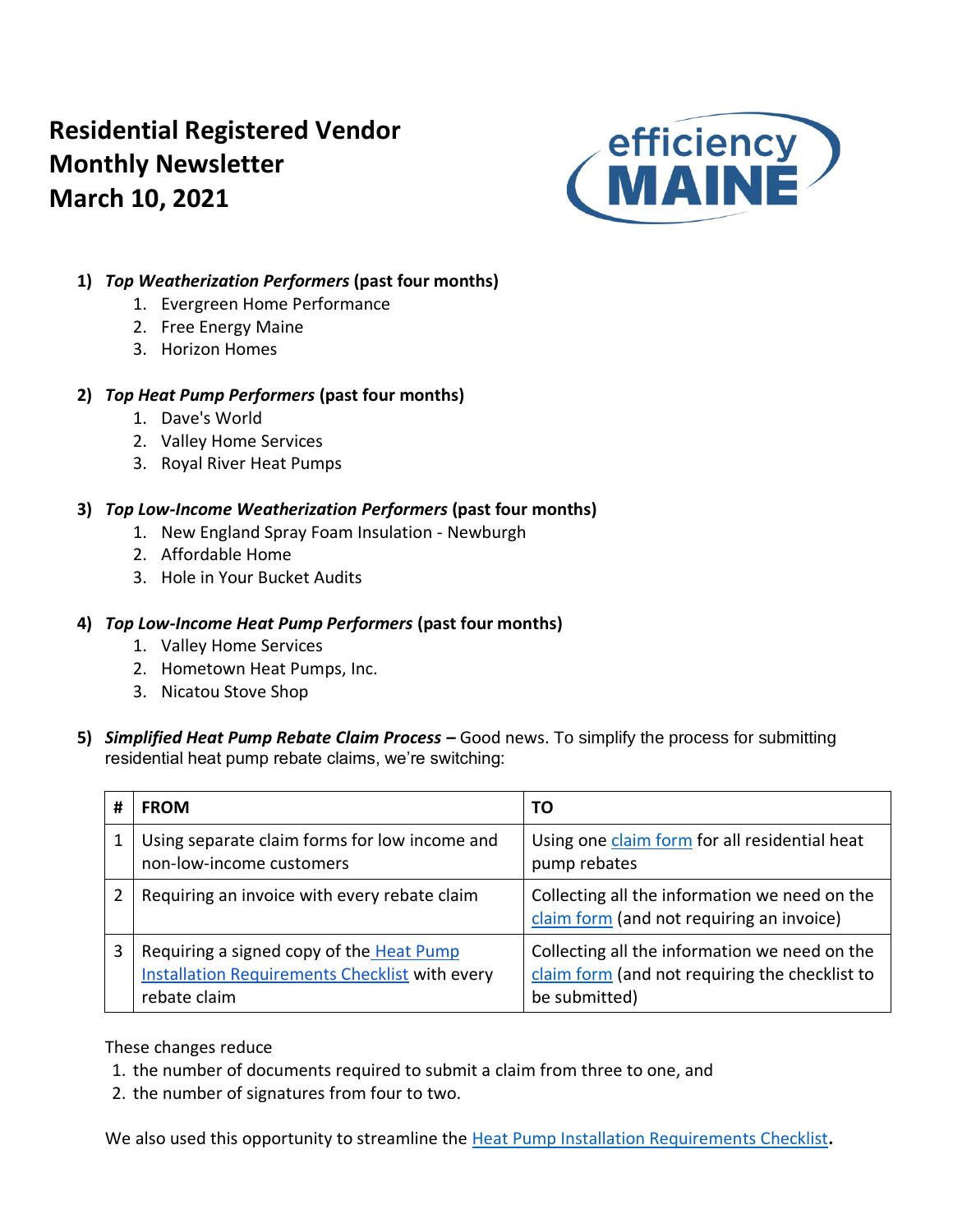We're still asking installers to meet these requirements, but are no longer requiring a separate signed [Installation Requirements Checklist](https://www.efficiencymaine.com/docs/Residential-Heat-Pump-Installation-Checklist.pdf) with each claim. Instead, the installer's signature on the claim form indicates that the vendor installed the heat pump(s) in accordance with Efficiency Maine's Heat Pump Installation Requirements Checklist.

The [updated form](https://www.efficiencymaine.com/docs/Residential-Heat-Pump-Rebate-Claim-Form.pdf) is available now.

**6)** *Streamlined Heat Pump Installation Requirements Checklist –* On February 17, we switched to a new version of the [Heat Pump Installation Requirements Checklist.](https://www.efficiencymaine.com/docs/Residential-Heat-Pump-Installation-Checklist.pdf) Eight requirements were removed from the checklist:

| #              | <b>FORMER REQUIREMENT</b>                                                                                            | <b>WHY REMOVED?</b>                         |
|----------------|----------------------------------------------------------------------------------------------------------------------|---------------------------------------------|
| 1              | Unobstructed airflow                                                                                                 | Subjective                                  |
| $\overline{2}$ | Outdoor unit and line set protected from falling<br>ice and snow                                                     | No practical solution for all installations |
| 3              | Insulation covers full length of line sets (no<br>exposed copper)                                                    | Correction cost may exceed benefit          |
| 4              | Adequate clearances for services and operation                                                                       | Subjective                                  |
| 5              | All electrical work performed by licensed<br>electrician or as authorized by Electrician's Board                     | Required by code                            |
| 6              | Disconnect box wiring shock risk reduced by lock,<br>strap tie and/or box that provides other means of<br>protection | Required by code                            |
| 7              | Noise and vibration levels are acceptable                                                                            | Difficult to assess at time of installation |
| 8              | Line set covers are aesthetically acceptable                                                                         | Subjective                                  |

With the exception of the last two items, the requirements that used to appear on the Homeowner Checklist now appear on the [claim form.](https://www.efficiencymaine.com/docs/Residential-Heat-Pump-Rebate-Claim-Form.pdf)

Lastly, one requirement was added: All ductwork insulated to R8 and sealed. This was added to ensure the efficiency of ducted indoor units is not compromised by heat loss.

We hope these changes work well for you. If you'd like to suggest any additional changes, please let us know.

**7)** *Commercial Incentives for Small Businesses and Small Municipalities –* The Commercial and Industrial Prescriptive (CIP) program now offers an incentive of \$1,600 per single-zone highperformance heat pump (HSPF=12.5) for small businesses (up to three systems). These businesses must be Small General Service (SGS) electrical customers. The heat pumps must replace an existing heating system (natural gas customers are not eligible).

Small municipalities also are eligible for enhanced heat pump and lighting incentives through the Small Municipality Retrofits Funding Opportunity Notice (FON-004-2021). Eligible municipalities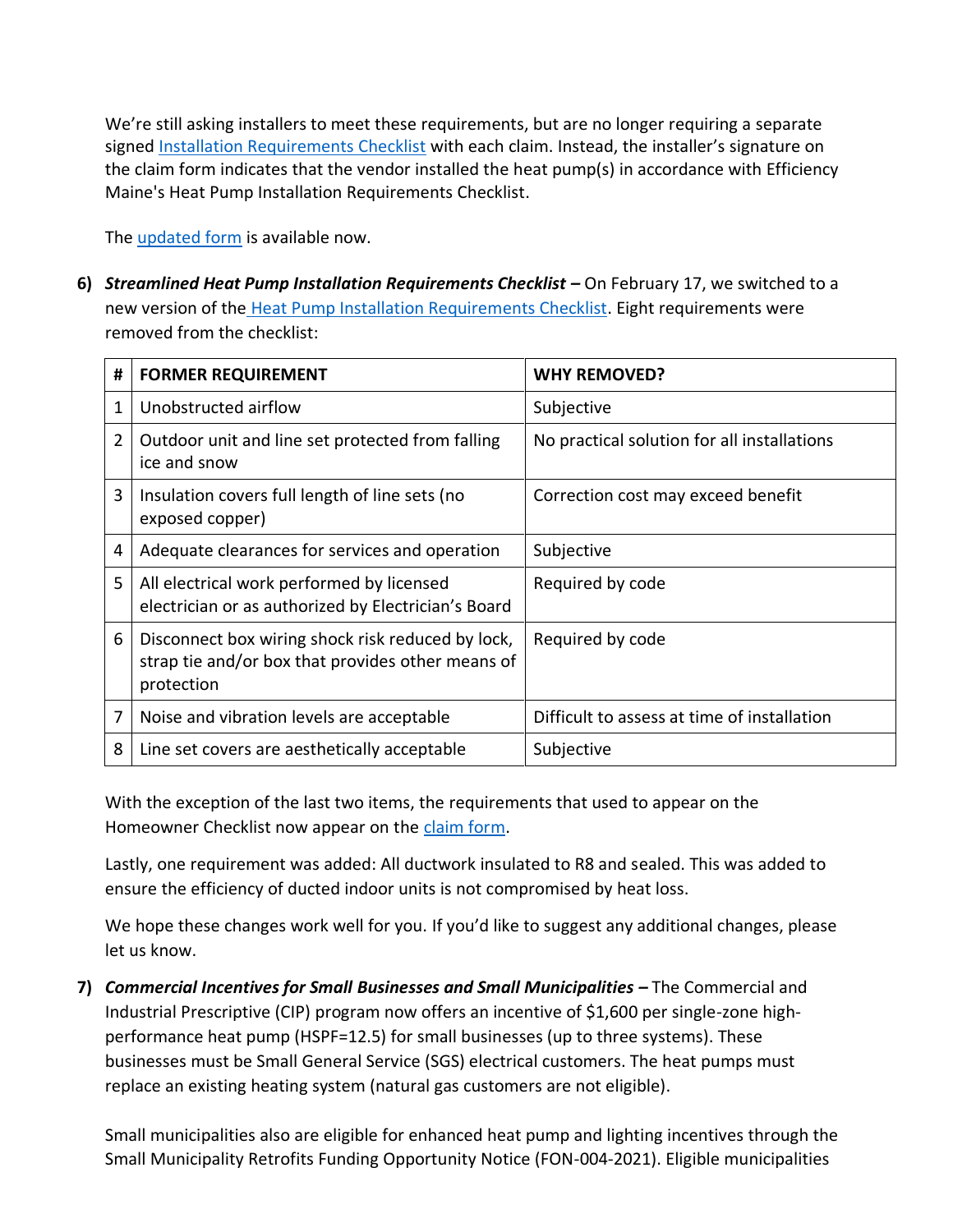can claim up to \$2,600 per single-zone heat pump unit, with a maximum of three units. Additionally, lighting projects can receive an incentive of \$0.32 per estimated kWh saved in the first year. For more information on this opportunity, click [here.](https://www.efficiencymaine.com/at-work/public-sector/cip-fon-004-2021/)

Customers must have these systems installed by an Efficiency Maine Qualified Partner to be eligible for the incentives. If you're interested in being a Qualified Partner, click [here.](https://www.efficiencymaine.com/at-work/qualified-partners/become-a-qualified-partner/)

- **8)** *Low-Income Heat Pump Water Heaters –* Did you know Efficiency Maine installs heat pump water heaters in low income homes that receive fuel assistance and use inefficient electric resistance? This year we are on track to install 650 with help from Ferguson and FW Webb.
- **9)** *Heat Pump Installation Training Opportunities* **–** The following courses are being offered by Efficiency Maine Registered Trainers.

| <b>Dates</b>             | <b>Course Title</b>                     | Location                                            | <b>Registration Information</b>     |  |  |  |  |
|--------------------------|-----------------------------------------|-----------------------------------------------------|-------------------------------------|--|--|--|--|
| 3/13/2021                | EPS Section 608                         | Kennebec Valley                                     | <b>Click for Course Information</b> |  |  |  |  |
|                          | Certification                           | <b>Community College</b>                            |                                     |  |  |  |  |
| 3/20/2021                | <b>EPS Section 608</b><br>Certification | UA Local 716                                        | <b>Click for Course Information</b> |  |  |  |  |
| $5/3/2021 -$<br>5/7/2021 | Heat Pump Installer                     | <b>Maine Energy</b><br><b>Marketers Association</b> | <b>Click for Course Information</b> |  |  |  |  |

- **10)** *Tip from the Field –* We often hear from customers how much they appreciate punctuality.
- **11)** *Tool of the Month –* Efficiency Maine has over a dozen brochures available to Residential Registered Vendors at no charge. One example is our [Home Energy Loans brochure,](https://www.efficiencymaine.com/docs/EM-Home-Energy-Loans-Brochure.pdf) which is a tri-fold brochure that describes how customers can borrow up to \$15,000 at 4.99% APR for rebate-eligible upgrades. It includes a table showing monthly payments for different loan amounts (e.g., a \$10,000 loan costs just \$106/month over ten years). If you'd like Home Energy Loans brochures for your customers, you can [download them from our website](https://www.efficiencymaine.com/docs/EM-Home-Energy-Loans-Brochure.pdf) or order them to be mailed to you at no charge by contacting our Call Center at 866-376-2463 or info@efficiencymaine.com. We hope this helps.
- **12)** *Fact of the Month –* We are on track to issue 20,000 rebates for heat pump installations this year—more than double last year. In addition, we're forecasting issuing rebates of over \$10 million in weatherization. Thank you for all your efforts.
- **13)** *February Loans up 42% Year-Over-Year and Year-to-Date Loans are up 29% –* If you don't already have a loan portal ID and password, you can reach our financial services provider (NEIF) by calling our Call Center (866-376-2463).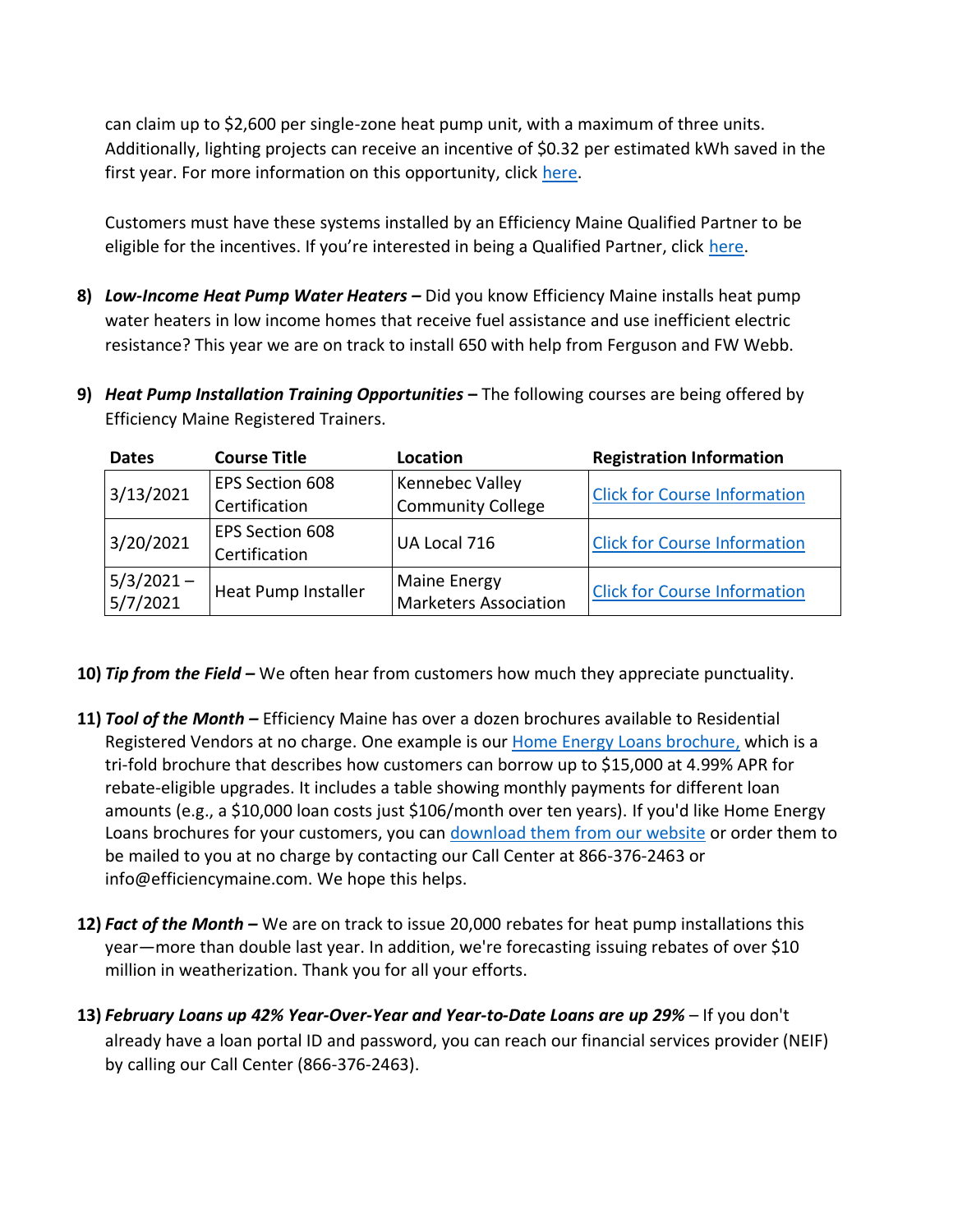#### **PROGRAM RESULTS**

#### **Energy Loans**



### **Home Energy Savings Program (HESP)**



### **HESP Number of Rebates - Last 12 Months**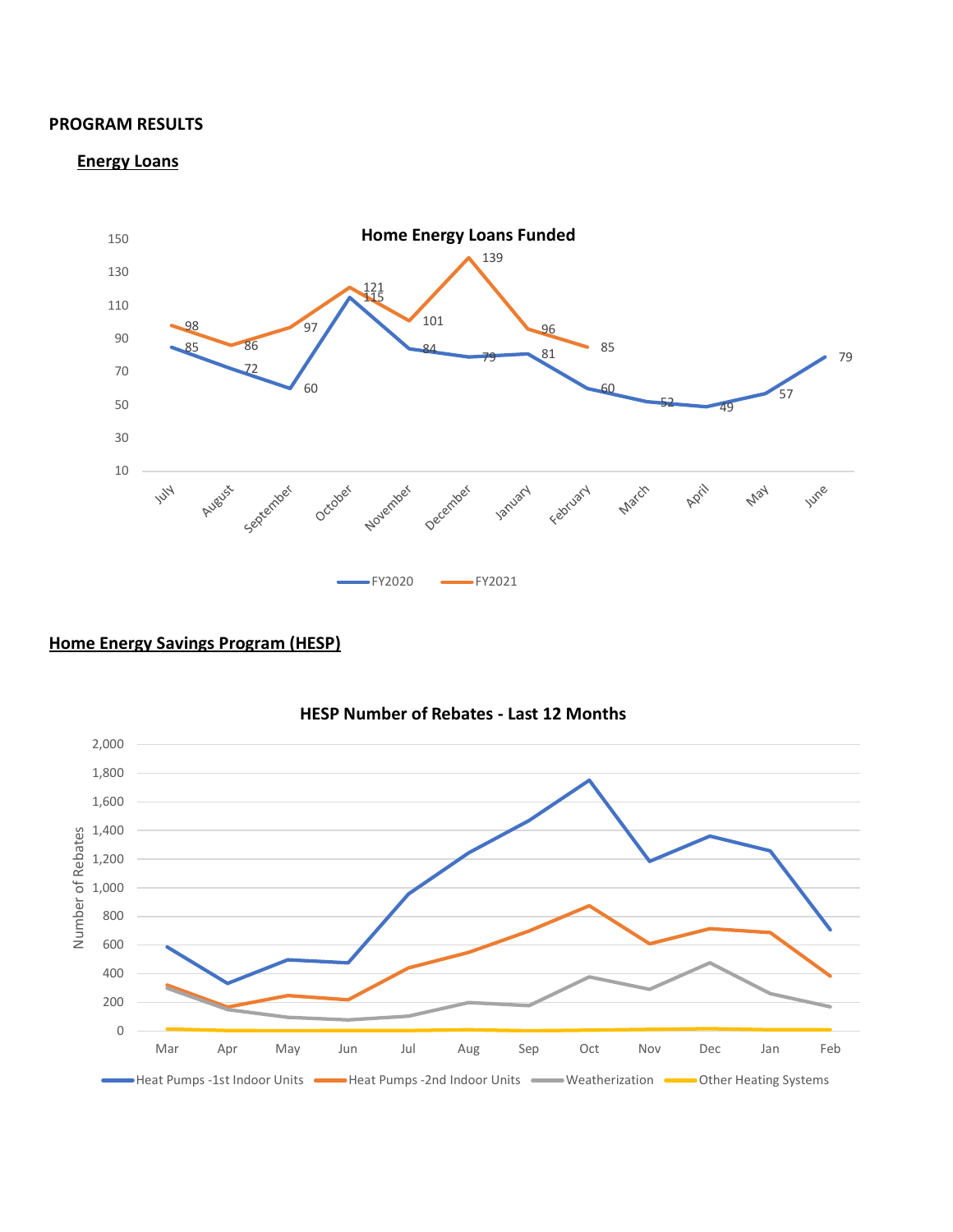|                | <b>HESP Rebate</b>      |                | 2020         |                |            |              |              |          |       |            |            |       | 2021  |              |  |
|----------------|-------------------------|----------------|--------------|----------------|------------|--------------|--------------|----------|-------|------------|------------|-------|-------|--------------|--|
| #              | <b>Type</b>             | Mar            | Apr          | May            | <b>Jun</b> | Jul          | Aug          | Sep      | Oct   | <b>Nov</b> | <b>Dec</b> | Jan   | Feb   | <b>Total</b> |  |
|                | Heat Pumps -            |                |              |                |            |              |              |          |       |            |            |       |       |              |  |
| 1              | 1st Indoor Units        | 588            | 333          | 499            | 477        | 956          | 1,244        | 1,468    | 1,750 | 1,184      | 1,361      | 1,256 | 707   | 11,823       |  |
|                | Heat Pumps -            |                |              |                |            |              |              |          |       |            |            |       |       |              |  |
|                | 2nd Indoor              |                |              |                |            |              |              |          |       |            |            |       |       |              |  |
| $\overline{2}$ | Units                   | 323            | 168          | 248            | 218        | 440          | 550          | 698      | 875   | 610        | 715        | 689   | 384   | 5,918        |  |
| 3              | Air Sealing             | 113            | 46           | 31             | 20         | 38           | 67           | 58       | 129   | 107        | 150        | 77    | 62    | 898          |  |
| 4              | <b>Attic Insulation</b> | 94             | 49           | 33             | 26         | 29           | 67           | 57       | 112   | 83         | 144        | 91    | 53    | 838          |  |
|                | <b>Basement</b>         |                |              |                |            |              |              |          |       |            |            |       |       |              |  |
| 5              | Insulation              | 64             | 34           | 21             | 22         | 24           | 41           | 45       | 101   | 78         | 126        | 67    | 41    | 664          |  |
| 6              | <b>Wall Insulation</b>  | 28             | 22           | 13             | 11         | 14           | 24           | 17       | 38    | 23         | 57         | 28    | 15    | 290          |  |
| 7              | Geothermal HP           | $\overline{7}$ | 4            | $\mathbf{1}$   | 1          | $\mathbf{1}$ | $\mathbf{1}$ | $\Omega$ | 4     | 1          | 4          | 5     | 5.    | 34           |  |
| 8              | Pellet Boiler           | $\overline{2}$ | $\mathbf{1}$ | $\overline{2}$ | 3          | 5            | 8            | 3        | 4     | 11         | 14         | 4     | 6     | 63           |  |
|                | <b>Total</b>            | 1,219          | 657          | 848            | 778        | 1,507        | 2,002        | 2,346    | 3,013 | 2,097      | 2,571      | 2,217 | 1,273 | 20,528       |  |

# **HESP Number of Rebates – Last 12 Months (DETAILS)**

#### **Fiscal Year To Date Rebate Comparisons**

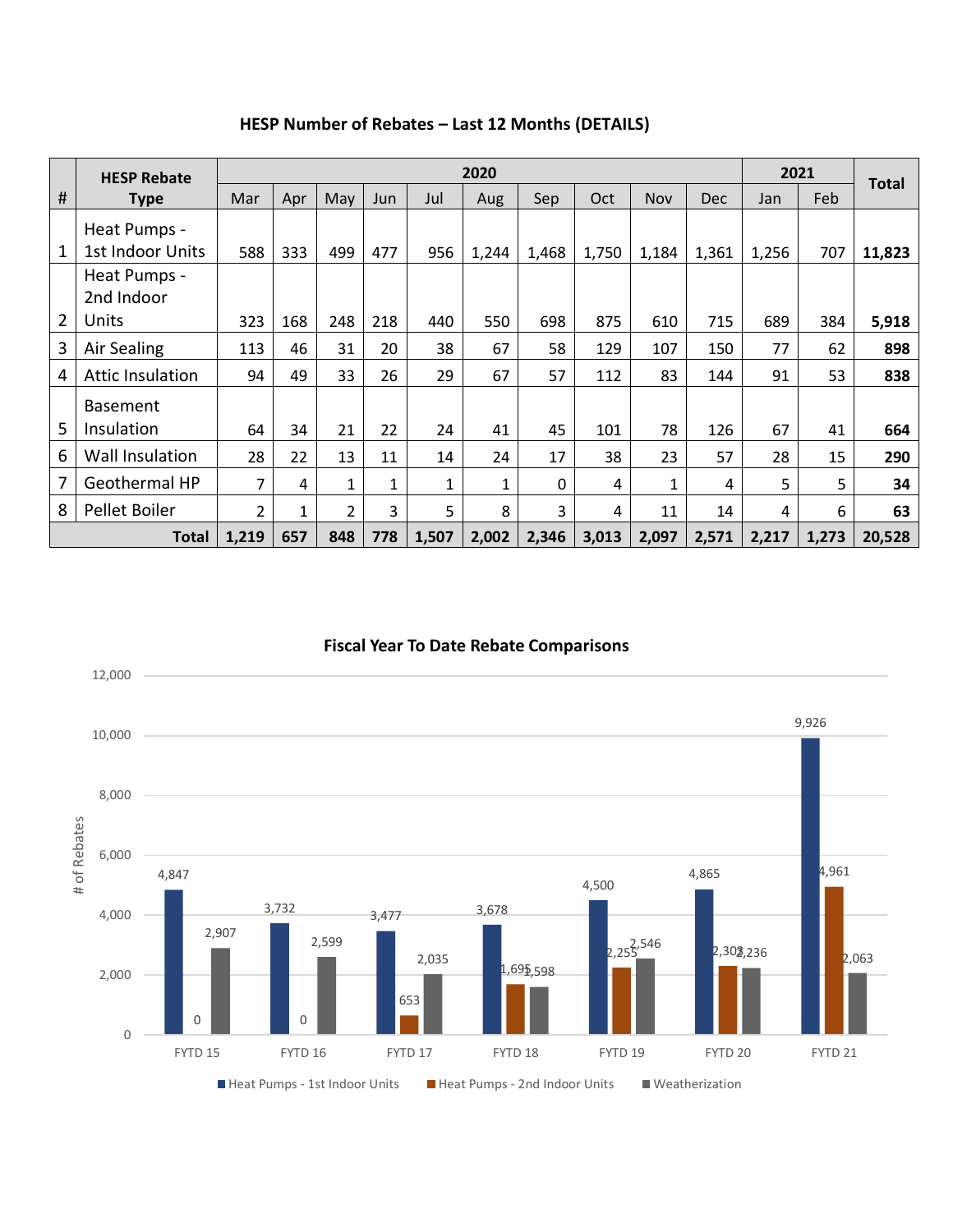| #                               | <b>HESP Rebate Type</b>    | <b>FYTD 15</b> | <b>FYTD 16</b> | <b>FYTD 17</b> | FYTD <sub>18</sub> | <b>FYTD 19</b> | <b>FYTD 20</b> | <b>FYTD 21</b> |
|---------------------------------|----------------------------|----------------|----------------|----------------|--------------------|----------------|----------------|----------------|
|                                 | Heat Pumps -               |                |                |                |                    |                |                |                |
| $\mathbf{1}$                    | 1st Indoor Units           | 4,847          | 3,732          | 3,477          | 3,678              | 4,500          | 4,865          | 9,926          |
|                                 | Heat Pumps -               |                |                |                |                    |                |                |                |
| $\overline{2}$                  | 2nd Indoor Units           | 0              | 0              | 653            | 1,695              | 2,255          | 2,303          | 4,961          |
| 3                               | Air Sealing                | 1,512          | 1,225          | 903            | 718                | 934            | 809            | 688            |
| 4                               | Attic Insulation           | 703            | 767            | 608            | 485                | 768            | 681            | 636            |
| 5                               | <b>Basement Insulation</b> | 557            | 437            | 351            | 270                | 588            | 543            | 523            |
| 6                               | Wall Insulation            | 135            | 170            | 173            | 125                | 256            | 203            | 216            |
| 7                               | Geothermal HP              | 65             | 43             | 56             | 14                 | 16             | 21             | 21             |
| 8                               | Pellet Boiler              | 244            | 62             | 63             | 46                 | 37             | 48             | 55             |
| <b>Total Measures Installed</b> |                            | 8,063          | 6,436          | 6,284          | 7,031              | 9,354          | 9,473          | 17,026         |

**Fiscal Year-to-Date Rebate Comparisons (DETAILS)**

#### **Low Income Program**



**Rebates for Low- and Moderate-Income (LMI) Mainers**